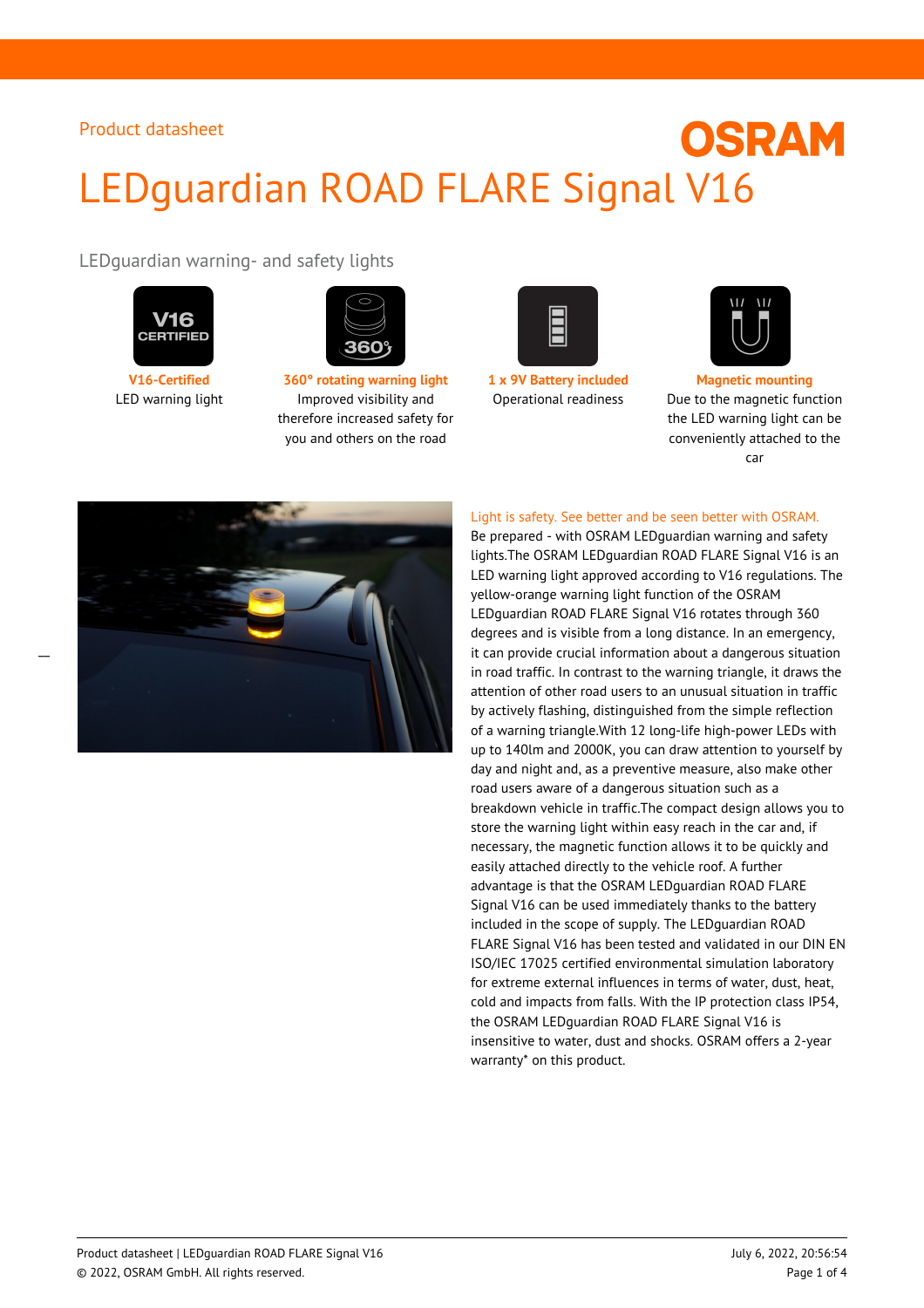#### Technical data

### **Product information**

| Order reference                             | LEDSL102                  |
|---------------------------------------------|---------------------------|
| Application (Category and Product specific) | Warning and safety lights |
| Number of LED                               | Q                         |

#### **Electrical data**

| Nominal wattage        | 6.00 W |
|------------------------|--------|
| <b>Nominal voltage</b> | 9.0 V  |

#### **Photometrical data**

| Color temperature | 2000 K |
|-------------------|--------|
| Light color LED   | Orange |

#### **Dimensions & weight**



| <b>Product weight</b> | 110.00 $q$ |
|-----------------------|------------|
| Length                | 83.0 mm    |
| Width                 | 83.0 mm    |
| Height                | 57.0 mm    |

### **Colors & materials**

| <b>Base color</b><br>Orange |  |
|-----------------------------|--|
|-----------------------------|--|

#### **Lifespan**

| Guarantee | vears           |
|-----------|-----------------|
|           | -<br>. <b>.</b> |

#### **Additional product data**

| Type of Battery | Alkaline |
|-----------------|----------|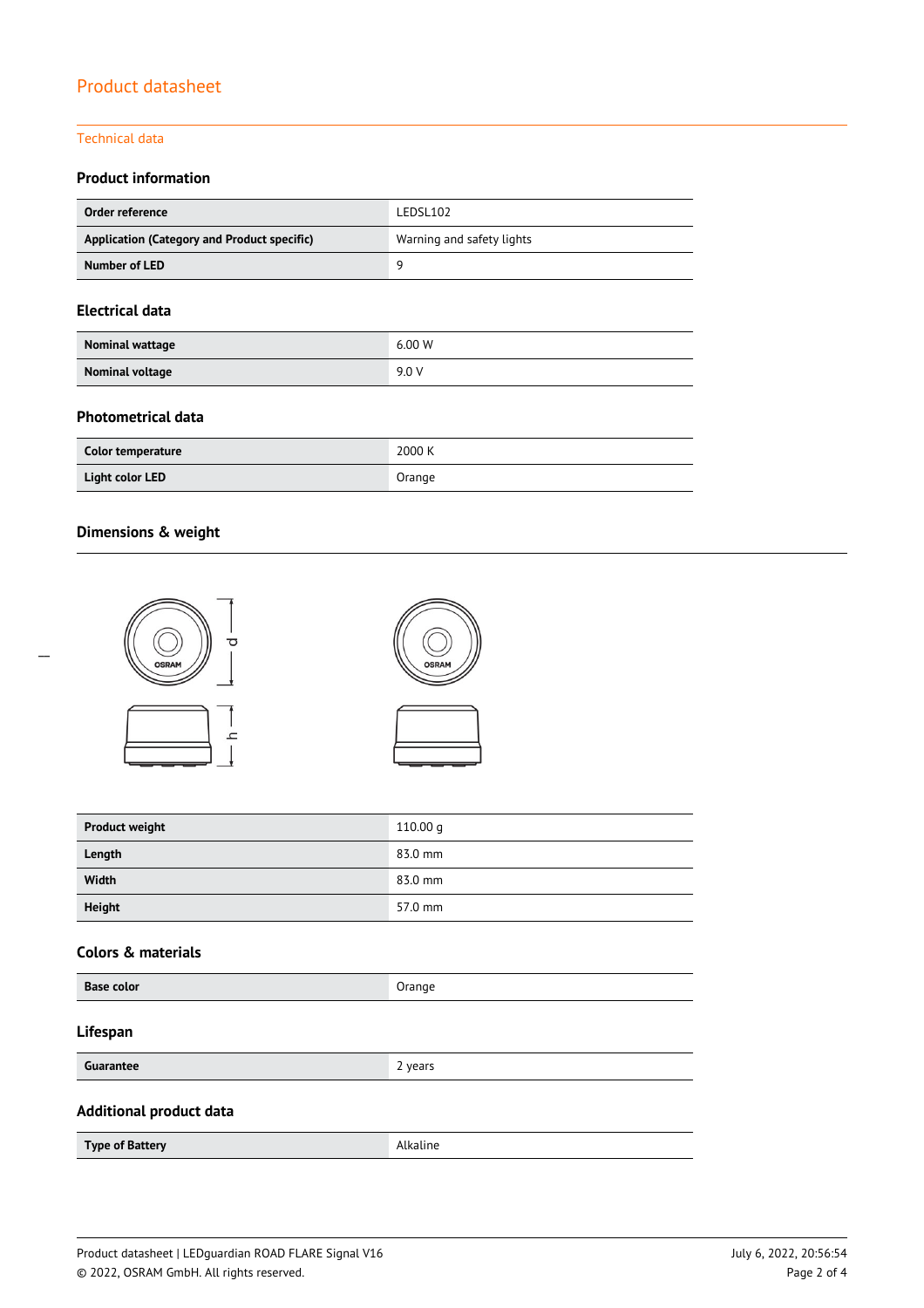| Scope of battery | Yes                 |
|------------------|---------------------|
| <b>Battery</b>   | 6LR61/9V (included) |

#### **Capabilities**

| Technology | ---<br>and the control of the control of |
|------------|------------------------------------------|
|            |                                          |

#### **Certificates & standards**

| <b>Standards</b>   | ∼           |
|--------------------|-------------|
| Type of protection | <b>IP54</b> |

#### **Country specific categorizations**

| Order reference | $F_{D}C1 402$<br>LEDSLIUZ<br>_______<br>and the contract of the contract of |
|-----------------|-----------------------------------------------------------------------------|
|-----------------|-----------------------------------------------------------------------------|

#### **Environmental information**

| Information according Art. 33 of EU Regulation (EC) 1907/2006 (REACh) |               |
|-----------------------------------------------------------------------|---------------|
| Date of Declaration                                                   | 19-01-2022    |
| <b>Primary Article Identifier</b>                                     | 4062172184359 |
| Declaration No. in SCIP database                                      | In work       |

#### Logistical Data  $\overline{a}$

| <b>Product code</b> | <b>Product description</b> | Packaging unit<br>(Pieces/Unit) | <b>Dimensions (length</b><br>x width x height) | <b>Volume</b>          | <b>Gross weight</b> |
|---------------------|----------------------------|---------------------------------|------------------------------------------------|------------------------|---------------------|
| 4062172184359       | LEDquardian                | Folding carton box              | 86 mm x 86 mm x<br>$63 \text{ mm}$             | $0.47$ dm <sup>3</sup> | 134.00 g            |
| 4062172184366       | LEDquardian                | Shipping carton box<br>20       | 452 mm x 190 mm x<br>158 mm                    | 13.57 dm <sup>3</sup>  | 3000.00 q           |

The mentioned product code describes the smallest quantity unit which can be ordered. One shipping unit can contain one or more single products. When placing an order, for the quantity please enter single or multiples of a shipping unit.

#### Download Data

| <b>File</b>                                                       |
|-------------------------------------------------------------------|
| Movie application<br>OSRAM LEDquardian ROAD FLARE SIGNAL V16 (EN) |
| 360 Degree Image<br>LEDquardian Road Flare Signal V16             |

#### **Legal advice**